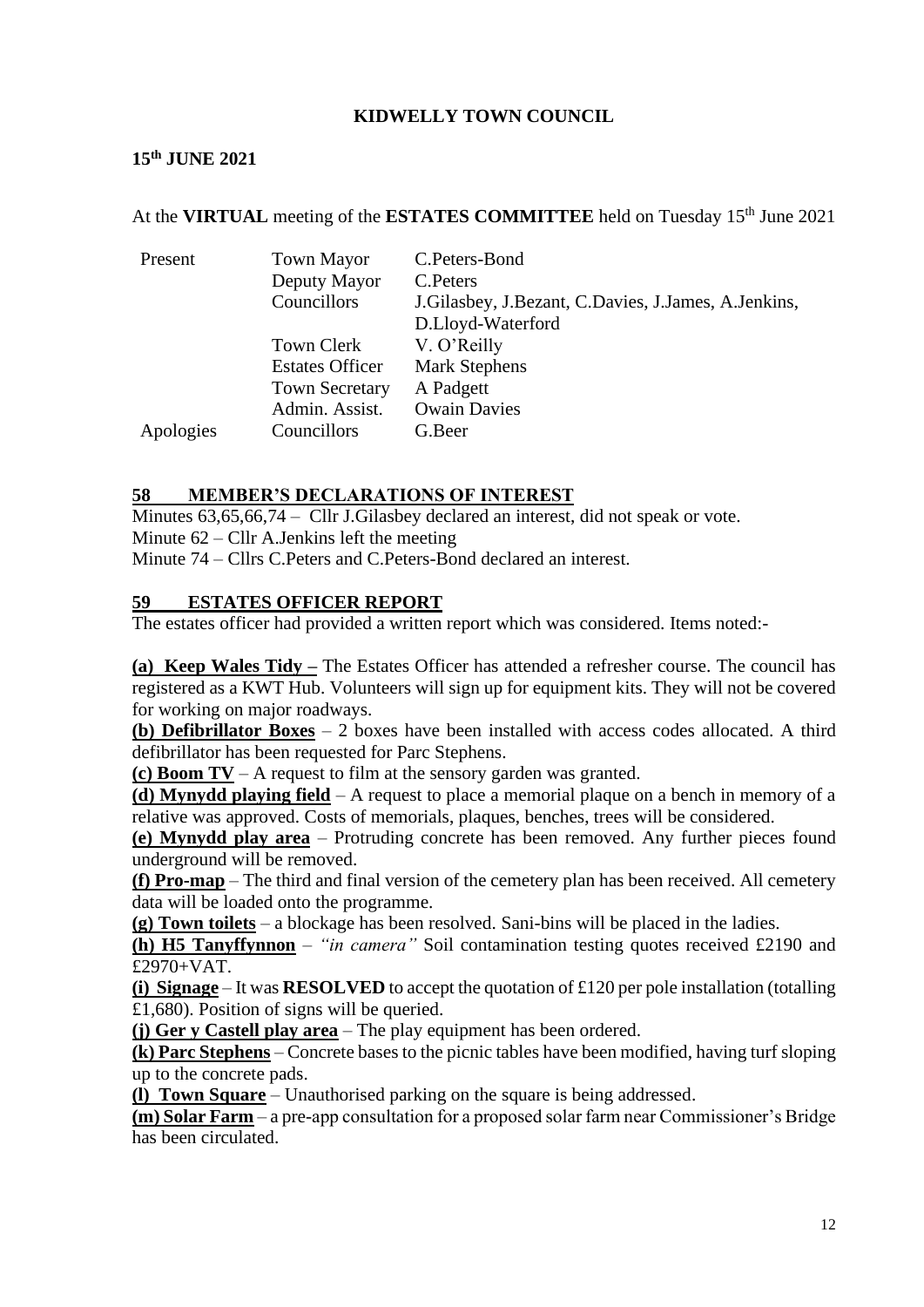Other items reported:- Water Street play equipment boards will be replaced. The broken bench at the quay will be removed. Weeds at the Quay will be sprayed, dead weeds at Cofeb Grav will be cleared. Camper vans at the Quay will be monitored.

### **Matters arising from the Estates Committee Meeting of 11th May 2021**

Councillor Carl Peters joined the meeting.

### **60 CEMETERY**

Building materials for the retaining wall have been ordered by the contractor and work will commence work during the next week.

### **61 H19 H15 A12- RENT REVIEW "in camera"**

A valuation has been determined and disputed by the leasees. Action is being taken to resolve the issues.

### **62 ANIMAL HOUSING ON GL20**

The estates officer had previously carried out a site visit and prepared a report addressing the issues arising from housing pigs on the land. It was noted that retrospective planning will be needed to formalise the buildings already erected. Planning will be required for the additional building requested. This matter is in the hands of the planning authority. Note and **Close** this item.

### **63 HISTORY SHED EXPERIENCE**

A site topographical survey has been provided. A block plan showing building locations has been supplied. The ecology report, at a cost of £2,580 has been completed. A pre-planning application will be made.

### **64 SKATE BOARD PARK**

A request for a skate board park has been received. It was previously **RESOLVED**, in principal, to support the project. Cllr James has met with Mrs Ann Gilley and local youths to consult over the needs of the young people. Locations will be considered. Cllr J.Gilasbey will investigate the availability of county owned land.

### **65 BRIDLEWAY TRANSFER – YSGOL GWENLLIAN DEVELOPMENT**

The county council wishes to add the footprint of part of the bridleway (11/31a) to the school development site. Planning permission for the new school will not be approved unless this is done for ecological reasons. An alternative to a 15 year lease would be an asset transfer to the county council. This option has been submitted to the county officer. A response is awaited.

### **66 CARNIVAL AT GLAN YR AFON**

CCC has agreed that the carnival can use the county car park. The Welfare Committee has requested permission to install a container for storage near that site. However, there are 3 small areas of land at Glan yr Afon which are not registered. It was previously **RESOLVED** that the town council apply for adverse possession of these plots. This will be done.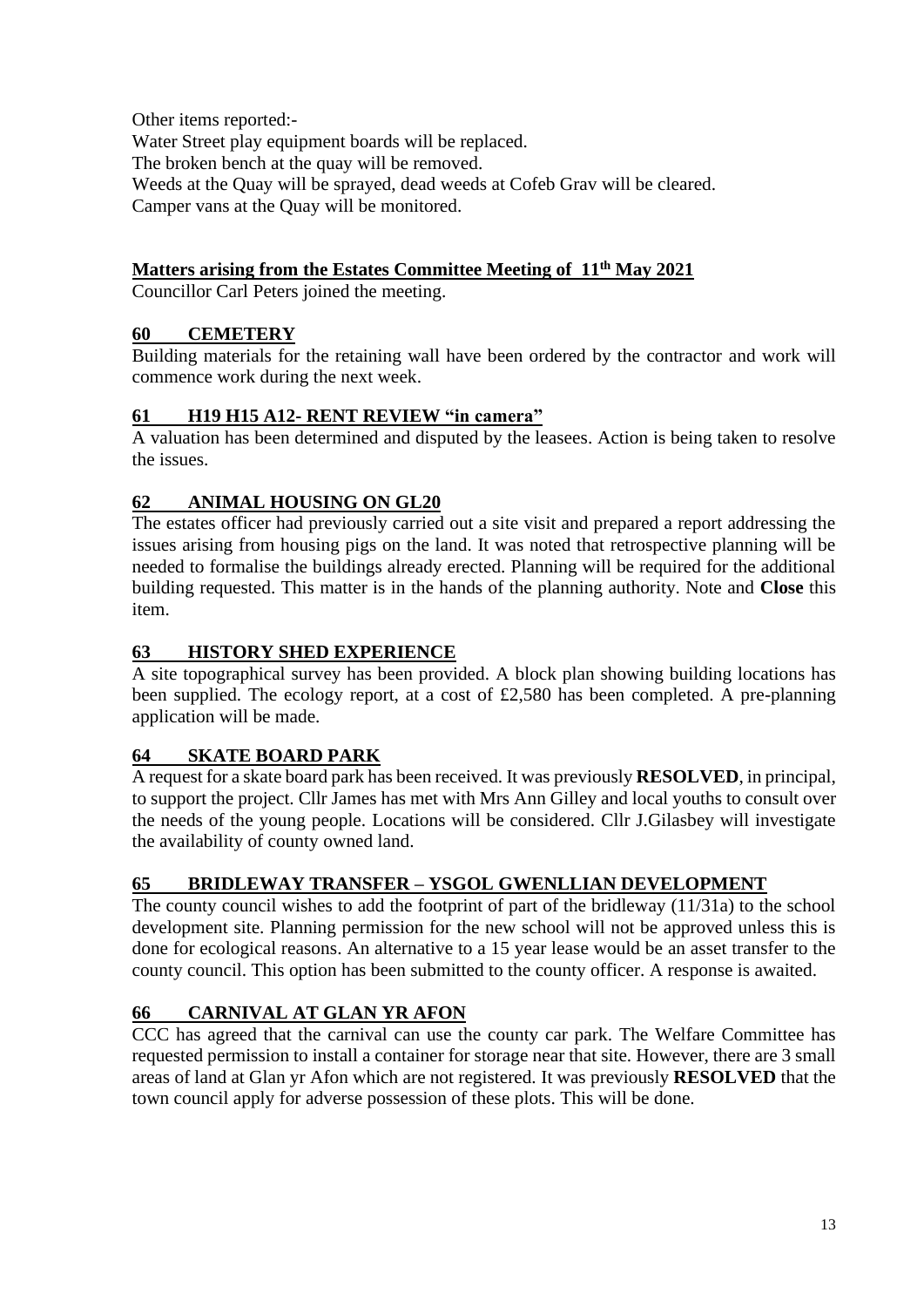# **67 CASTLE LIGHTING**

CADW requires a work method and risk assessment to be prepared and a contract to be signed before work to renew the castle lights can commence. They also would prefer a separate electricity meter to be installed. The old lights have been removed and the electricity disconnected. The forgemaster's method of work statement is awaited.

# **68 HOUSE AT 24 STATION ROAD**

It was previously **RESOLVED** to sell the property. Three viewings have taken place. One offer of £145 had been received and was later increased to £150k. It was **RESOLVED** to accept the offer and go ahead with the sale ringfencing the proceeds for the purchase of another property.

# **69 TOWN CLOCK**

Due to the cramped space in the tower and the dampness, the engineer would have to dismantle the clock and remove it for repairs to the factory. Cost - £8,894. An alternative long term solution would be to electrify the mechanism at a cost of £7886 plus electricity connection charges. As the clock is housed in the church steeple, permission from the church authorities will be needed. Grant funding is not available. There is no finance available at present.

# **70 GLAMPING PERMISSION AT GL12**

A request to put glamping pods at Penygroes, Mynydd y Garreg, on council (tenanted) land has been submitted and looked on favourably. A plan of pod locations and access areas has been supplied. It was noted that the tenancy agreement is not in the name of the applicants. The C.L.A. has advised on the issues. It was previously **RESOLVED**, in principle, to allow the pod development, providing planning approval is given and a new tenancy agreement is drawn up.

# **71 FLORAL ARRANGEMENTS**

Health and Safety issues over volunteers working on floral planting have arisen. Due to traffic danger on busy roads 3 planters at Parc y Bocs, Ferry Road and Commissioner's Bridge will be maintained by the contractor. Boxes at Monksford Street and at the Quay will be maintained by Cllr J.Gilasbey. It is anticipated that the newly created Mynydd Gardening Group will look after the remaining boxes.

Volunteers who care for areas such as Plough Gardens and Alsted Street will be requested to register with the town council for insurance purposes.

It was agreed that a local business will care for the Castle River Walk planters, also registering their interest with the council. The Sponsorship Policy will apply.

The Policy committee will consider Risk Assessments for all the above.

# **72 COCKLING**

For the coming season, the Licencing Authority intends to licence boats and not individual cocklers. Specialist boats are to be used, at a cost of £25k each. This will be prohibitive for local cocklers. No decisions about launching from the quay slipway can be made until details of the new arrangements have been formalised. The season will not start until September and the beds will be open 7 days a week. Access to the slipway is currently locked.

# **73 TREE PLANTING SCHEME**

Common Ground has planted trees at Glan Yr Afon. A commemorative woodland could be created in memory of the pandemic and also the forthcoming Platinum Jubilee. The estates officer is liaising with the Welsh Government and county council over nationwide tree planting strategies. This matter was referred to the Policy Committee for further consideration. Note and **Close** this item.